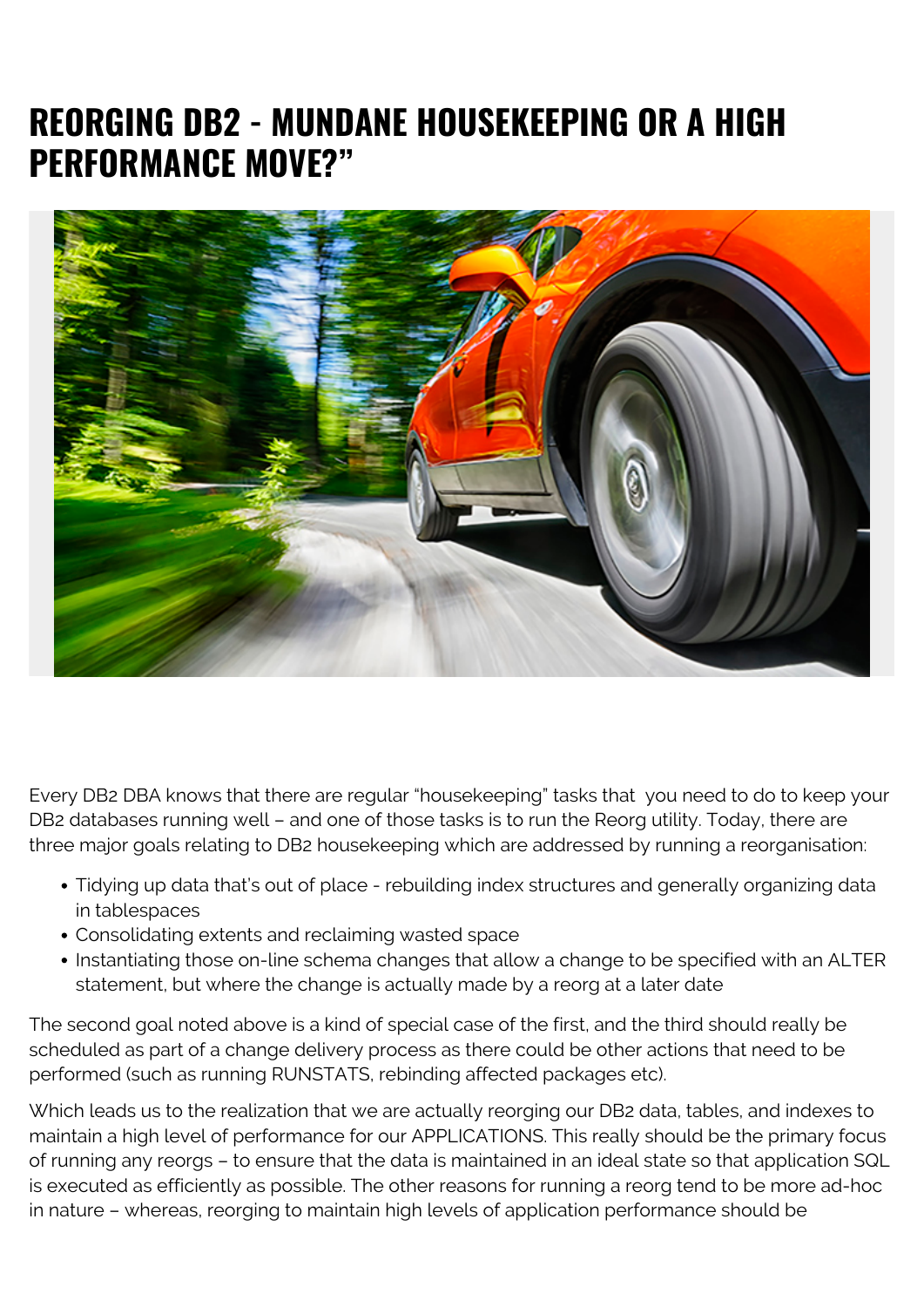performed as often as is necessary.

## **Modern Day Challenges to Performing Reorgs**

If we cast our minds back to our early experiences with DB2 (personally, I have to cast my mind WAY back), we probably scheduled reorgs in a quiet part of the week. For example, I was fortunate enough to have the entire weekend to myself, when I could effectively reorganise everything in sight. In today's world, we are hit by two conflicting situations:

- Firstly, we have far less down time than we used to so these reorgs have to fit into ever shrinking periods of time.
- Secondly, even though our down time window has diminished, the amount of data and the number of tables to process seems to have grown exponentially. Most people today do not have the time or the luxury of being able to reorganize everything every week. So we started to make compromises.

The first compromise most people look at is whether they need to reorganise every table or not – and make use of DB2 catalog statistics to determine which objects to reorg. In reality, what's happening is that the selection is determining which tables/indexes do NOT look like they need reorganising right now. The process usually generates JCL for submission at a later time.

This is a good start, but the reorg or don't reorg decisions are being based on statistics that were collected some time prior and they may not be up to date. Of course, ISV customers could be using tools provided by their vendor to look at statistics outside the catalog. This was typically a solution to earlier problems with the IBMs RUNSTATS utility in that it was not possible to collect data disorganization statistics without also providing that information to the DB2 optimizer. This would risk catastrophic degradations in performance if plans/packages were to rebound when these statistics indicated severe levels of data disorganization. This challenge has been mitigated by changes to RUNSTATS and is solved completely with the more widespread use of real time statistics.

The second compromise is to decide whether really big partitioned tablespaces need reorging in their entirety. A lot of time can be saved by reorging these at a partition level, perhaps only processing a subset of the total number of partitions at a time, and creating a schedule that ensures that all partitions are reorganized - eventually. The problem with this approach is that the Non Partitioning Indexes (NPIs) will tend to get more and more disorganised, because they are not themselves reorged or rebuilt as part of this process. They are just updated as rows are moved around in the partitions that are being reorged.

This can cause a gradual decrease in performance of applications using these indexes. Running a reorg of these NPIs can yield surprising results – I've seen up to 90% elapsed and CPU improvements in the worst cases. The challenge here though is that these NPIs can be of a significant size and it may not be possible to schedule a reorg in a usual housekeeping window.

## **Solution Options**

So what can we do to improve our DB2 reorganisation strategy yet stay within the bounds of these conflicting demands and constraints forced upon us with digital business in the 21<sup>st</sup> century? Let's look at the options: